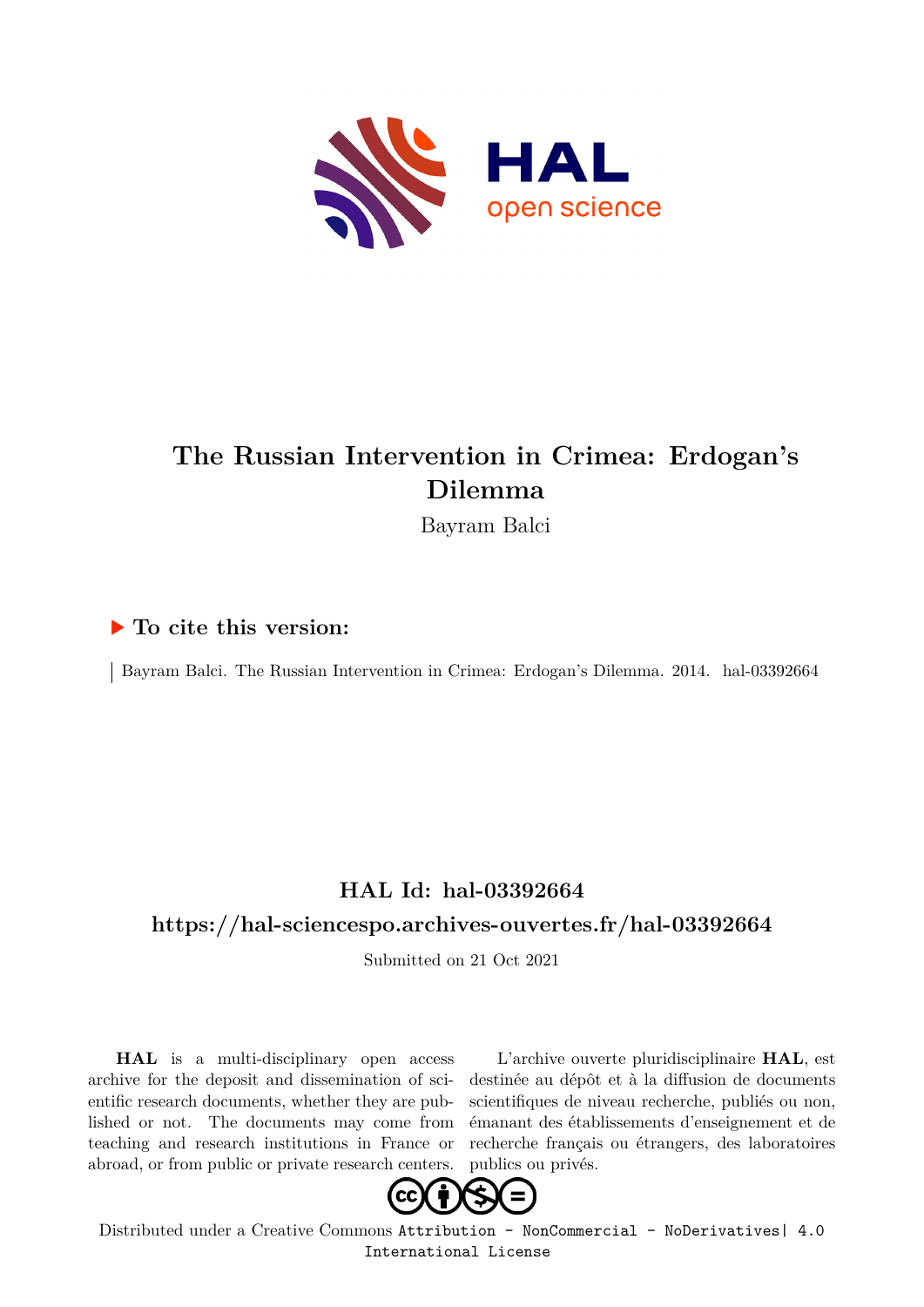# **The Russian Intervention in Crimea: Erdogan's Dilemma**

**Bayram Balci**, Sciences Po, Center for International Studies (CERI), CNRS, Paris, France **In**: *Eurasia Outlook - Carnegie Moscow Center*, 2014-03-14 **Online**:<https://carnegiemoscow.org/commentary/54950>

#### **Abstract**

*The Ukrainian and Crimean crisis are a major challenge for Turkish diplomacy but there is no serious indication that Turkey will stand against Russia. The priority for the Turkish government now is to ensure it will survive the corruption scandals and upcoming elections.*

The Russian intervention in Crimea is considered by many analysts as the most severe crisis between Russia and the West since the end of the Cold War. The United States and EU but also all the countries of the former Soviet Union, are particularly concerned by this crisis that could affect them one way or the other. As a member of the West bloc and despite its recurrent attempts to emerge as an autonomous actor on the international scene, Turkey is also concerned by the Crimean crisis for at least two reasons: Tatars of Crimea are or a Turkic origin and as such their fate draws interest in the whole Turkic world, and Turkey is an immediate neighbor to the conflict zone. Should the conflict between Russia and the West over Crimea worsens, Turkey, as a NATO member and controlling power over the Dardanelles and Bosporus straits, could be engulfed in this new crisis. Ankara is facing a real dilemma. Indeed, the choice is going to be tough between solidarity with Crimean Tatar brothers and Ukrainian territorial integrity, while pursuing continued good relations with a much feared but economically powerful neighbor like Russia. As of today, Turkey cannot afford to take a strong position.

### **Why and How Is Turkey Concerned and Affected by the Crimean Crisis?**

The first reason why Turkey is so concerned is because Crimea is the home to a Turkic ethnic population, the Tatars, with whom the Turks share common cultural, linguistic, religious and historical background. From 1441 to 1783, Crimea was a powerful Khanate under Ottoman protectorate. When it fell under Russian domination, local Muslim populations who were the majority, left their homeland and took refuge in Ottoman provinces. Like other Muslim groups who fled from the Russian invasion in the 19th century, like Circassians, Abkhaz and Muslim Georgians among others, Crimean Tatars are more numerous in Turkey than in their homeland. Various sources estimate there are currently at least 3 million of Tatars living in Turkey, although there are only 300 000 of them left in Crimea for a mere 12 percent of the population. Massively deported to Central Asia in the early 1940s by Stalin for alleged collaboration with Nazi forces during the Second World War, Crimean Tatars and their diaspora got organized and developed a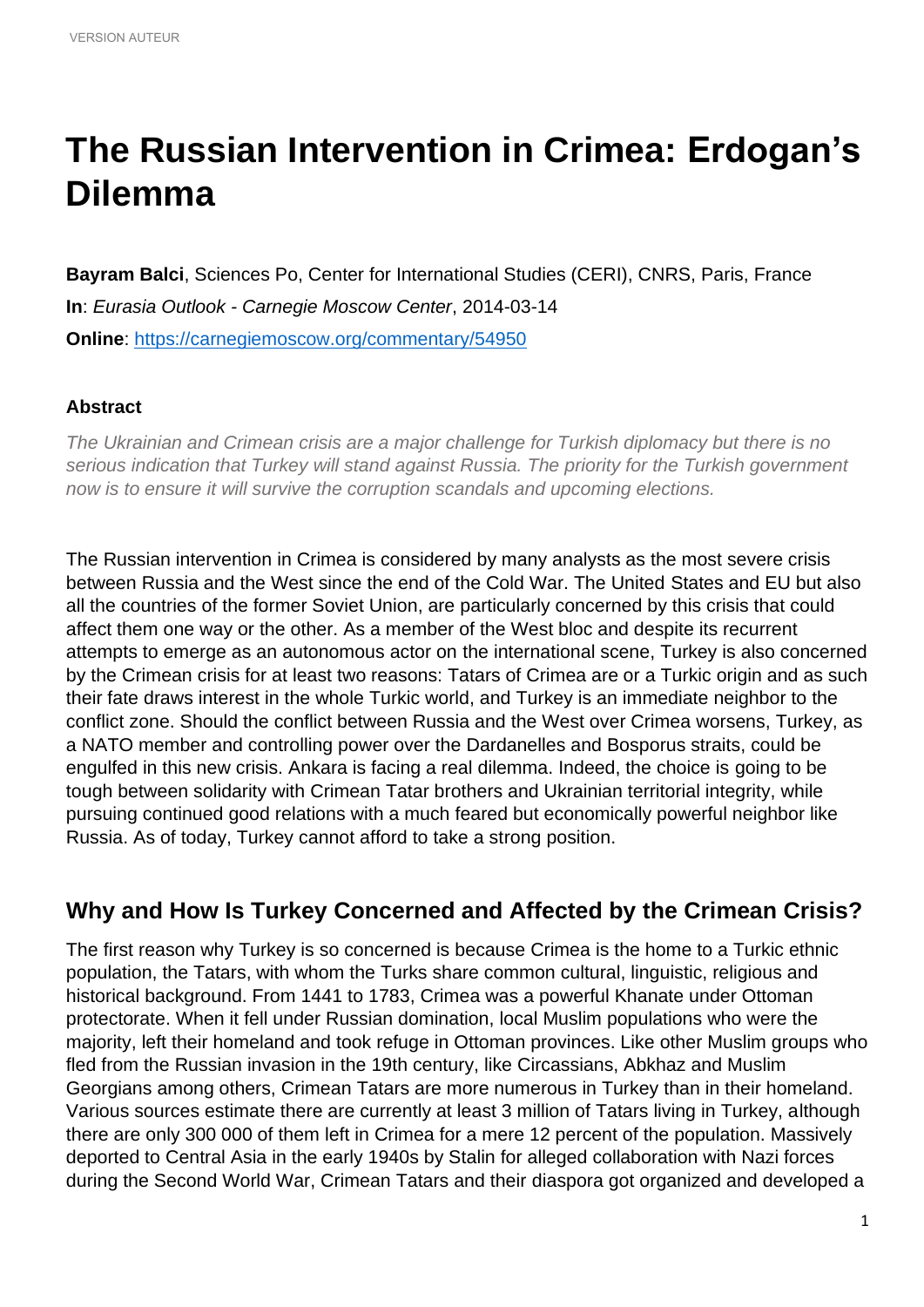strong sense of the community survival, networking and mobilization. Their determination to return started even before the end of the Soviet Union even though such initiatives had little chance to succeed. In Turkey they are among the best organized minority groups with dozens of associations all across the country, but they are particularly strong in Ankara and Eskisehir. Moreover, Tatars benefit from a very positive image in Turkey. In fact, Turkish nationalism thrived from the works of prestigious Tatar thinkers, like Ismail Gasprinkski and Yusuf Akçura who are not only venerated by Turkish nationalists but also by other nationalist groups in the Turkic world. Uzbek, Kazakh, Azeri and others have shown a great respect and moral debt for Tatar intellectuals of the 19th century who played a crucial role in the modernization of Muslim societies within the Russian empire. This modern nationalistic philosophy aiming at empowering Russian Muslims, also called Jadidism, had among its most influential members a lot of Tatar intellectuals. After the end of the Soviet Union, Crimea, as part of independent Ukraine was granted a special autonomous status, and opened up to the world outside. Turkey was among the first neighbors to show interest and develop cooperation. TIKA, the Turkish official economic cooperation agency created in 1992 to support the development of ties with the post-Soviet republics, is very active in Crimea. As far as religious cooperation is concerned, the Diyanet, the official Turkish board for the management of Islam in Turkey, is very active too.

Crimean Tatars' prestige in Turkey and great capacity for mobilization make them an influential minority, even in terms of electoral vote. Because of this, Tatars of Crimea in Turkey may have a substantial influence on Turkish politics.

The second concern for Turkey is about security issues, as the crisis zone is very close to Turkey. Should the situation escalate into a conflict and open confrontation between Russia and the West, Turkey could be torn between its loyalty to its Western NATO partners, and its good and strong economic relations with Russia. Strategically, Turkey has complete control over the Bosphorus and Dardanelles straits between the Black Sea, the Marmara and the Mediterranean, as a result of the 1936 Montreux treaty. Allowing Western naval intervention through the straits to support independent Ukraine against Russia would put Ankara in a very uncomfortable position. The worsening of the situation will only show Turkish diplomacy's incapacity to deal with its own neighborhood. Back in 2008 when Russians invaded Georgia to support the separatist region of Ossetia, Turkey was also very upset by its exposed failure to broker any fruitful negotiation to resolve the conflict. In 2014, Turkey is in an even more striking dilemma and has even less leverage to take action.

## **Ankara's Lack of Reaction**

Since the crisis started Turkey's minister of foreign affairs visited Ukraine and Crimea and the prime minister spoke on the phone with Russian President Vladimir Putin. Both Ahmet Davutoglu and Recep Tayyip Erdogan show rhetorical caution, calling both parties to dialogue and negotiation for a pacific solution. Meanwhile Turkey has expressed it solidarity with the Crimean Tatars, and its support for Ukrainian territorial integrity. Turkey can hardly afford anything more in the crisis than cautiousness for peace and stability. Indeed, for both internal and external reasons, Turkey is constrained to remain a casual observer.